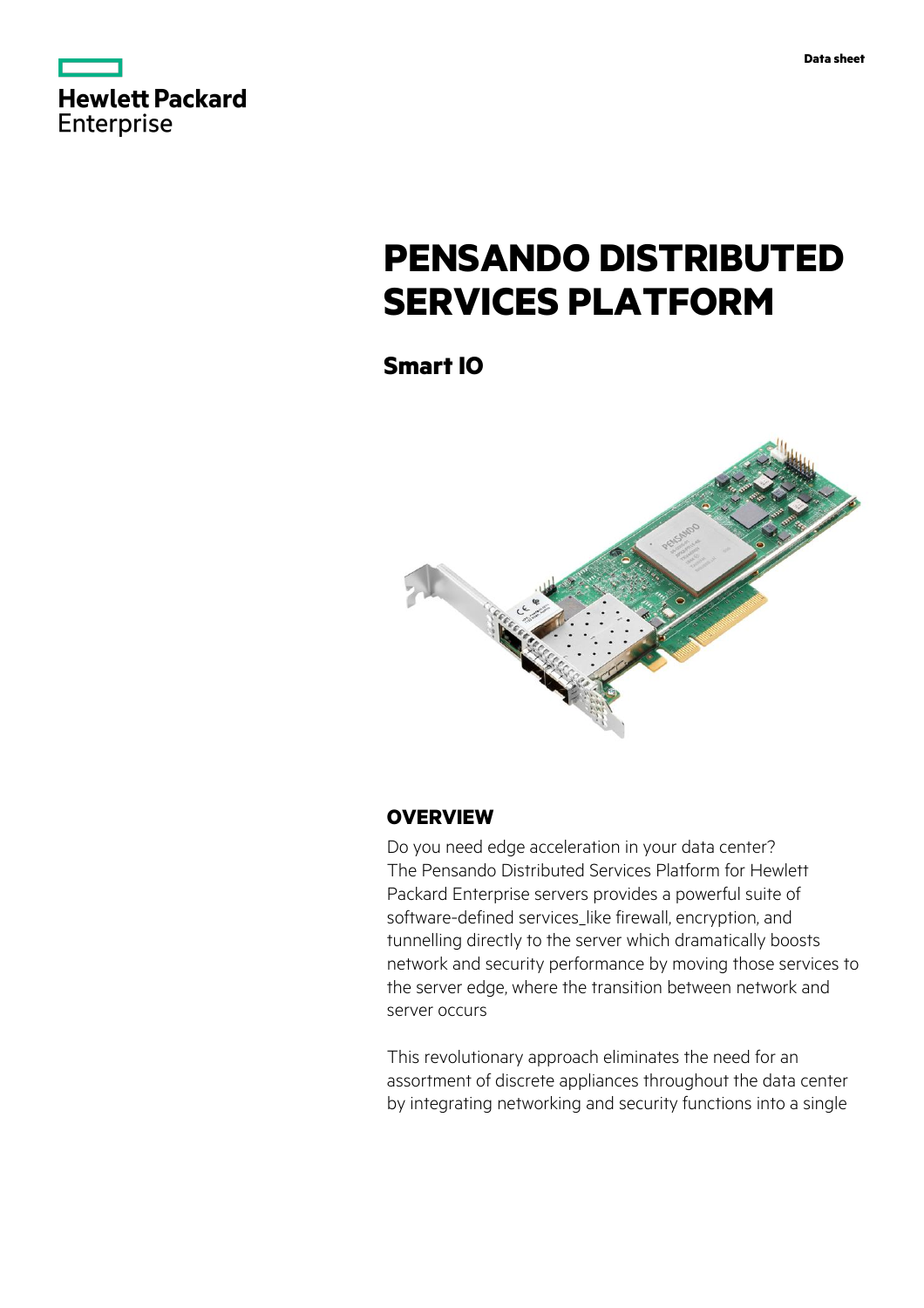device residing in a single server, tightly coupling policies to just that server and its users. No longer are server and user demands queuing behind unrelated demands on shared appliances. Coincidentally, because the functions are resourced at the server edge, performance and capacity scaling are incremental, observability is pervasive and granular, and latency is significantly reduced.

## **FEATURES**

### **Always-on Telemetry and Deep Observability**

Pensando Distributed Services Platform brings sophisticated wire-speed telemetry to HPE servers, providing real time observability and insights for network and storage, without affecting application performance.

Always-on telemetry at the server edge enables proactive end-to-end troubleshooting and problem reporting, minimizing down-time and significantly reducing mean time to repair (MTTR).

### **Micro Segmentation for KVM and Containerized Application Tiers**

The Pensando Distributed Services Platform isolates KVM/Hyper-V and containerized application tiers from each other on Hewlett Packard Enterprise servers and achieves "zero-trust security" enforced within each machine by the Pensando Distributed Services Card (DSC).

Microsegmentation can be applied – per VM, container, or workload – on the DSP subsystem with full isolation from host-based vulnerabilities.

### **Distributed Stateful Firewall for Bare-Metal, KVM, and Containerized Environments**

Pensando DSP enables policy enforcement and permitted list communications between servers within the data center (East-West security).

Pensando DSC implements an enterprise-class, centrally managed stateful firewall at each server edge.

Advanced firewall functionality includes Application Layer Gateway (ALG), and packet-based DDoS attack protection (Flood, TCP SYN, fragmentation, Ping-of-Death (PoD), and more).

### **Simplified Infrastructure Operations**

Pensando DSP eliminates multiple discrete network and security appliances such as an East-West stateful firewall.

Eliminates complexity and latency associated with network tromboning-effect through multiple appliances.

A simplified architecture and always-on visibility results in fewer outages and faste mean time to repair (MTTR).

Replaces multiple appliances, reducing costs and complexity, all while improving security.

Pensando DSP lowers total cost of network and security services per server.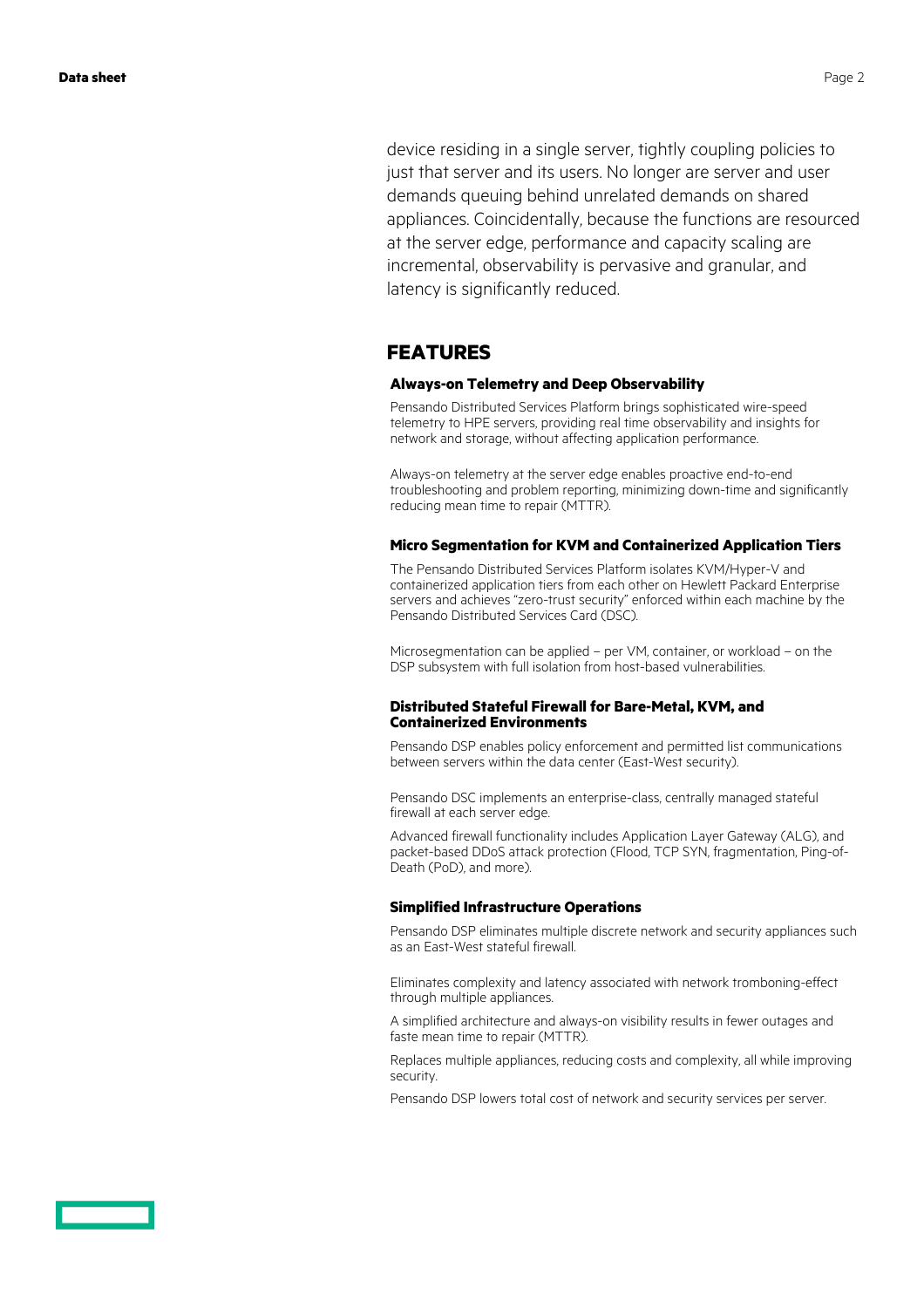**Contract Contract Contract** 

## **Technical specifications Pensando Distributed Services Platform**

| <b>Port speed</b>        | 25 Gb                                 |
|--------------------------|---------------------------------------|
| <b>Number of ports</b>   | 2                                     |
| <b>Form factor</b>       | Standup Pcie, Half-height half-length |
| <b>Power</b>             | <21W                                  |
| <b>License Type</b>      | E-RTU                                 |
| <b>Support Coverage</b>  | 24x7 and 5, 4, 3, and 1 year Licenses |
| <b>Subscription Term</b> | 1, 3, 4, and 5 year terms             |